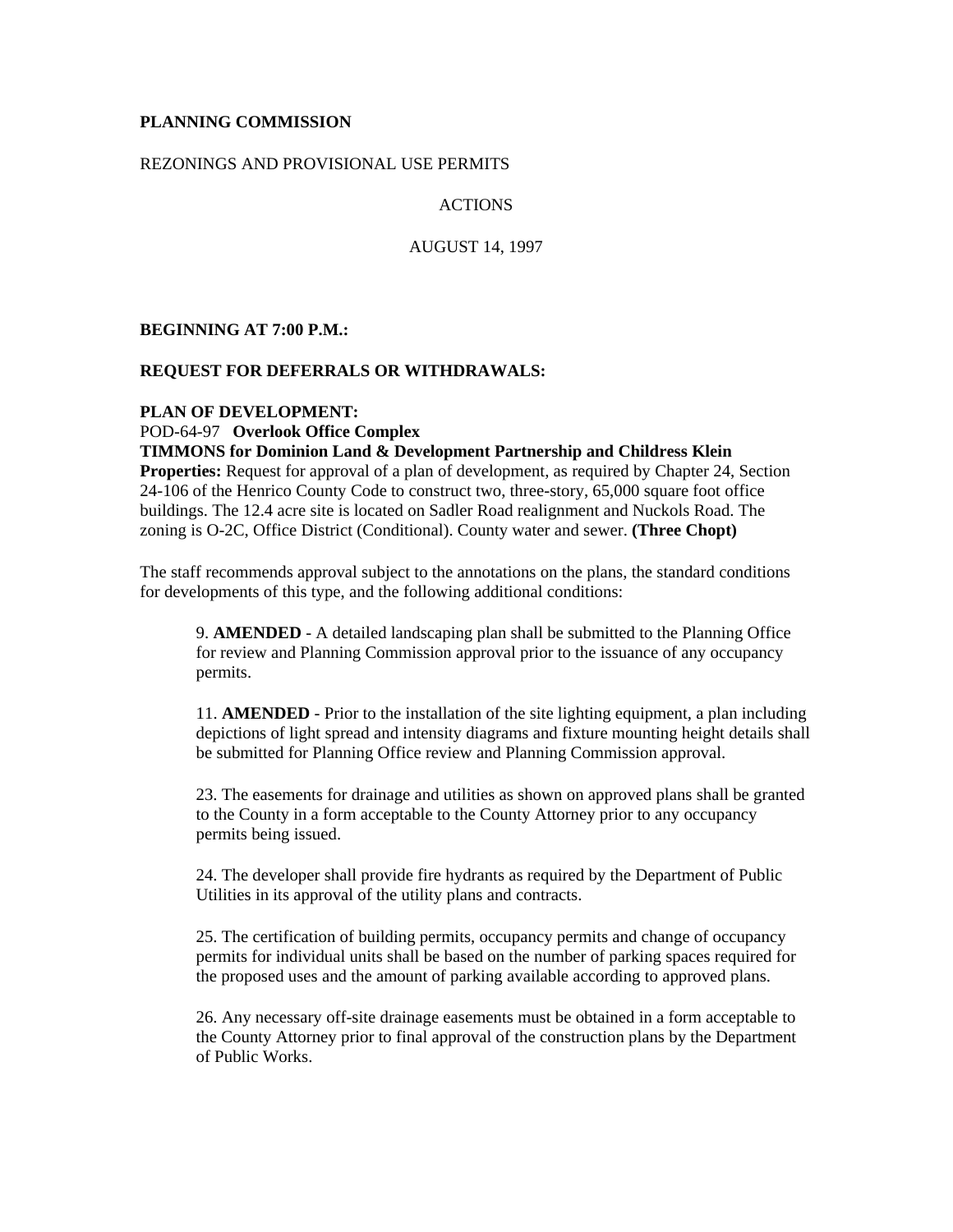27. Deviations from County standards for pavement, curb or curb and gutter design shall be approved by the County Engineer prior to final approval of the construction plans by the Department of Public Works.

28. Insurance Services Office (ISO) calculations must be included with the utilities plans and contracts and must be approved by the Department of Public Utilities prior to the issuance of a building permit.

29. The approval of the construction plans by the Department of Public Works does not establish the curb and gutter elevations along the Henrico County maintained right-ofway. The elevations will be set by Henrico County.

30. Prior to the approval of the construction plans for relocated Sadler Road by the Department of Public Works, the applicant shall submit a detailed landscape plan to the Planning Office for review and Planning Commission approval for those areas effected by the vacations and relocations of said road.

### **(Staff presentation by Mikel Whitney)**



**ACTION:** Approved

# FAIRFIELD:

# *Deferred from the June 12, 1997 Meeting:*

C-34C-97 **J. Barry Lynn:** Request to conditionally rezone from B-1C Business District (Conditional) to B-3C Business District (Conditional), Parcel 96-A-3, containing 2.175 acres, located at the northwest corner of Azalea Avenue and Wilkinson Road. The Land Use Plan recommends this site for Commercial Concentration development. A self-service car wash is proposed. The use will be controlled by proffered conditions and zoning ordinance regulations. **(Staff presentation by Mark Bittner)** 

**ACTION:** Deferred at applicant's request to February 12, 1998

C-56C-97 **Jordan Consulting Engineers for Virginia Center, L.L.C.:** Request to conditionally rezone from RTHC Residential Townhouse District(Conditional) and O-2C Office District (Conditional) to R-5AC General Residence District (Conditional), part of Parcels 33-A-69B, and 33-A-76, totaling 0.346 acres, located on the east and west lines of Virginia Center Parkway (a private road) 677' and 848' south of the public right-of-way of Virginia Center Parkway respectively. A residential subdivision is proposed. The R-5A District permits densities up to 6.0 units gross density per acre. The Land Use Plan recommends Office and Open Space/Recreational development for this site. **(Staff presentation by Jim Lehmann)**

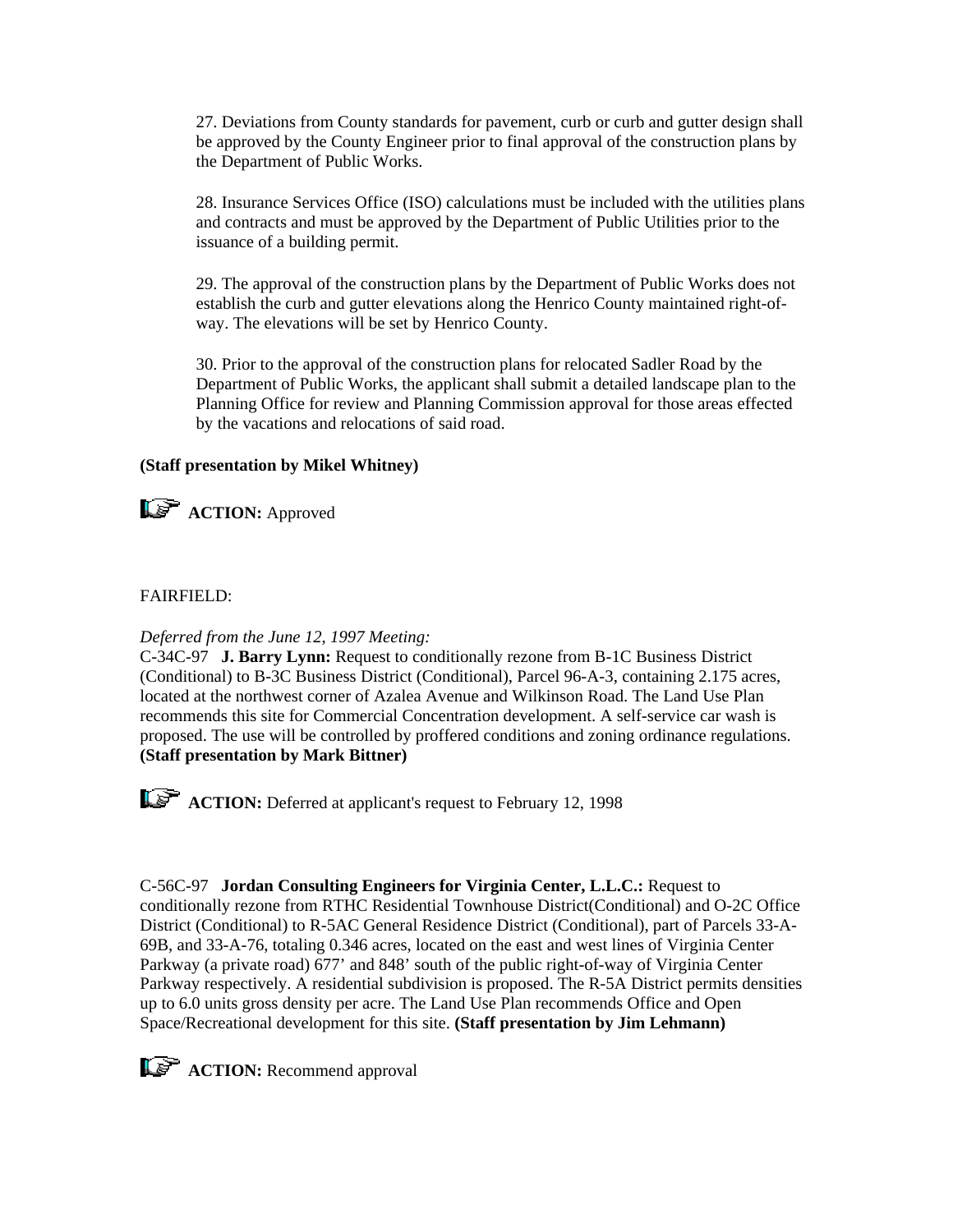### THREE CHOPT:

C-57C-97 **Glenn R. Moore for Melton Development Company:** Request to conditionally rezone from A-1 Agricultural District to R-3C One Family Residence District (Conditional), Parcels 20-A-19 and 19A, containing approximately 16.85 acres, located on the west line of Springfield Road at its intersection with Heart Mill Drive. Residential development is proposed. The R-3 District permits densities up to 3.96 units gross density per acre. The Land Use Plan recommends SR1 Suburban Residential 1 development, 1.0 to 2.4 units net density per acre, for this site. **(Staff presentation by Jim Lehmann)**

**ACTION:** Deferred at applicant's request to September 11,1997

C-58-97 **E. Delmonte Lewis for DOHI, Inc.:** Request to rezone from R-2AC One Family Residence District (Conditional) to C-1 Conservation District, part of Parcel 10-A-3E, containing approximately 8.2 acres, located on the north line of Nuckols Road approximately 2,264' west of Shady Grove Road. A conservation area is proposed. The Land Use Plan designates this site as an Environmental Protection Area. **(Staff presentation by Jim Lehmann)**



**ACTION:** Recommend approval

C-59C-97 **Ralph L. Axselle, Jr. For Lowe's Company, Inc.:** Request to amend proffered conditions accepted with rezoning cases C-40C-88 and C-8C-92, on part of Parcel 36-A-18G, containing 16.21 acres, located on the east line of Pouncey Tract Road (S.R. 271) 1400' north of West Broad Street (U. S. Route 250). The existing zoning is B-3C Business District (Conditional). An amendment of the proffered conditions related to the principal uses permitted on the site is proposed. The use will be controlled by proffered conditions and zoning ordinance regulations. The Land Use Plan recommends Commercial Concentration development for this site. **(Staff presentation by John Merrithew)**

**ACTION:** Recommend approval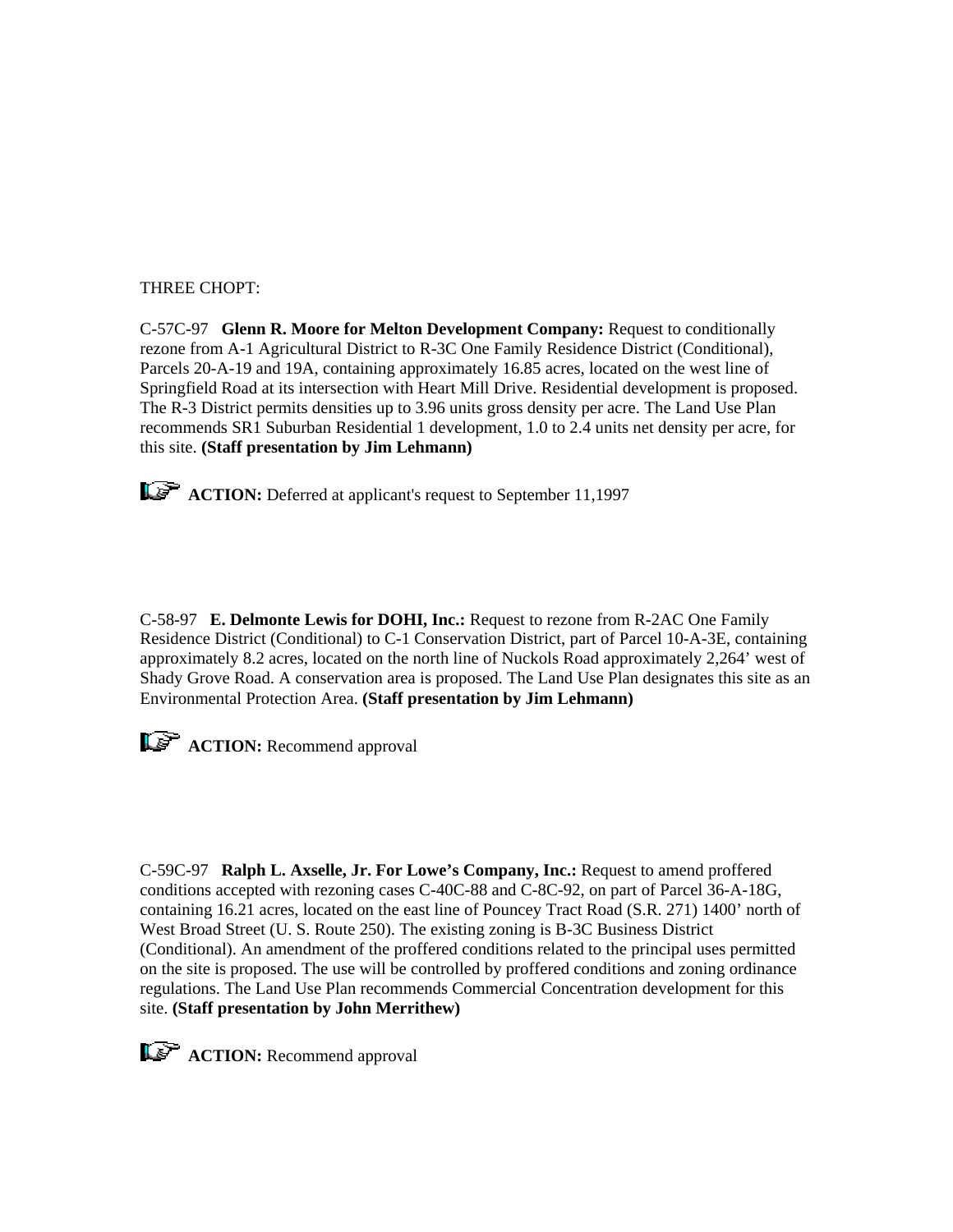### TUCKAHOE:

None.

### VARINA:

*Deferred from the July 10, 1997 Meeting:*

C-48C-97 **Foster & Miller, P.C. for Robert Tucker:** Request to conditionally rezone from A-1 Agricultural District to R-3AC One Family Residence District (Conditional), Parcels 157-A-8, 9 and 13, containing 36.65 acres, located approximately 700' west of Taylor Road on the north line of Meadow Road. A single family residential development is proposed. The R-3A District permits densities up to 4.58 units gross density per acre. The site is also in the ASO Airport Safety Overlay District. The Land Use Plan recommends Suburban Residential 1 development, 1.0 to 2.4 units net density per acre, for this site. **(Staff presentation by Nancy Gardner)**



*ACTION:* Deferred at applicant's request to September 11, 1997

### *Deferred from the July 10, 1997 Meeting:*

C-50C-97 **Ralph L. Axselle, Jr. and Andrew M. Condlin for Canada Contracting Company, Inc.:** Request to conditionally rezone from A-1 Agricultural District to M-2C General Industrial District (Conditional), Parcel 185-A-50A, containing 27.024 acres, located on the south line of LaFrance Road 190' east of its intersection with I-295 (6126 LaFrance Road). Office/equipment storage is proposed. The use will be controlled by proffered conditions and zoning ordinance regulations. The site is also in the ASO Airport Safety Overlay District. The Land Use Plan recommends Heavy Industrial development for this site. **(Staff presentation by Nancy Gardner)**

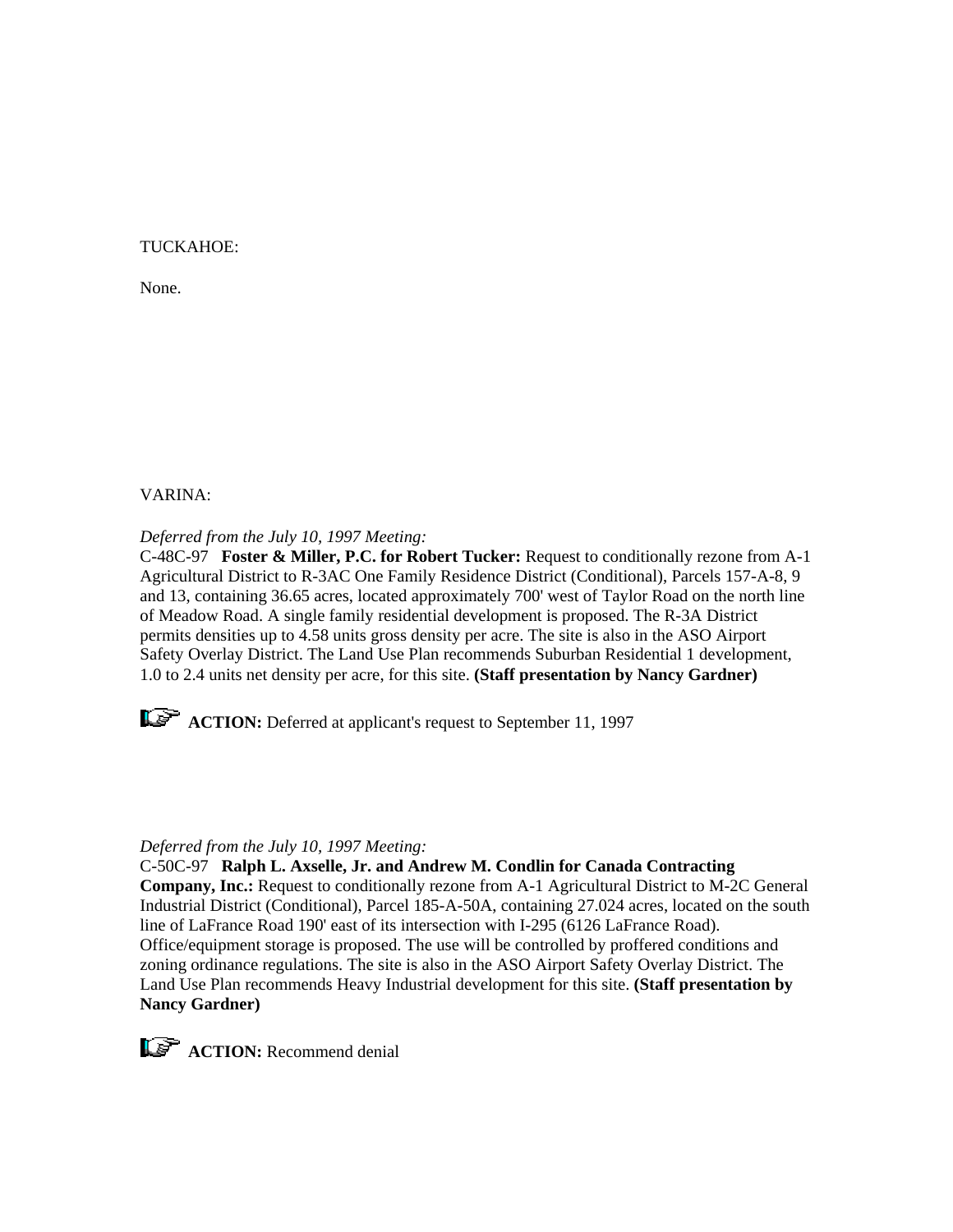C-60C-97 **James W. Theobald for Whiteoak 110, L.C.:** Request to conditionally rezone from A-1 Agricultural District and M-2 General Industrial District to M-2C General Industrial District (Conditional), Parcel 197-A-23 and part of Parcel 197-A-21B, containing approximately 111.3 acres, located on the north line of Portugee Road 2,239.84' east of Memorial Drive. A general industrial development is proposed. The use will be controlled by proffered conditions and zoning ordinance regulations. The Land Use Plan recommends Rural Residential development, up to 1.0 unit net density per acre, and Environmental Protection Area for this site. **(Staff presentation by Mark Bittner)**



# BROOKLAND:

### *Deferred from the June 12, 1997 Meeting:*

C-36C-97 **Mark Hurley for Mulligan's Sports Grille:** Request to amend proffered conditions accepted with rezoning case C-16C-88, on Parcel 70-A-21B, containing 2.029 acres, located on the south line of proposed Shrader Road, 890' west of the intersection of Shrader Road and Hungary Spring Road. The existing zoning is B-3C Business District (Conditional). The Land Use Plan recommends this site for Commercial Concentration development. An amendment of the proffered conditions relating to the principal uses and standards for signs and hours of operation is proposed. The use will be controlled by proffered conditions and zoning ordinance regulations. **(Staff presentation by Mark Bittner)**



# *Deferred from the June 12, 1997 Meeting:*

P-6-97 **Mark Hurley for Mulligan's Sports Grille:** Request for approval of a provisional use permit in accordance with Sections 24-62.2(i) and 24-122.1 of Chapter 24 of the County Code to permit a billiard parlor with up to 24-hour operation on Parcel 70-A-21B, located on the south line of proposed Shrader Road, 890' west of the intersection of Shrader Road and Hungary Spring Road. The site is zoned B-3C Business District (Conditional). **(Staff presentation by Mark Bittner)**